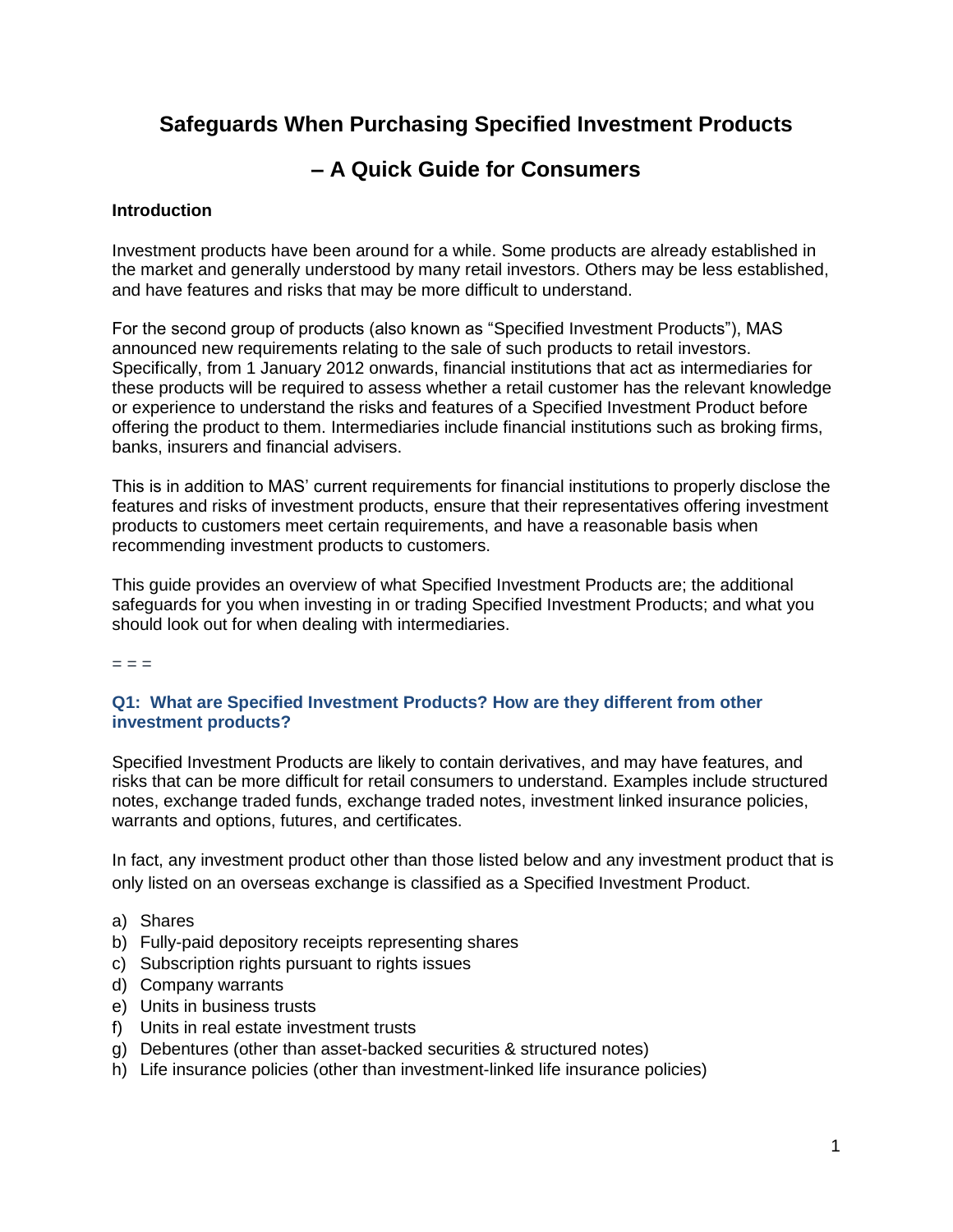i) Contracts or arrangements for the purpose of foreign exchange trading (other than derivatives of foreign exchange contracts and leveraged foreign exchange trading) **Q2: What are the new measures? How will they affect me?**

The following two new measures will apply to you if you wish to purchase a Specified Investment Product or open an account for trading Specified Investment Products:

(i) Assessing if you have relevant knowledge and experience

From 1 January 2012 onwards, intermediaries must assess if you have the relevant knowledge and experience before offering a Specified Investment Product to you or opening an account for you to trade Specified Investment Products listed on an exchange.

To do this, the intermediary will request information on your educational qualifications, investment experience and work experience.

Based on the information you have provided, the intermediary will assess whether you may proceed to purchase an unlisted Specified Investment Product or open an account to trade listed Specified Investment Products.

This new process is known as

- the "*Customer Account Review*" if you wish to open an account to trade Specified Investment Products listed on an exchange; and
- the "*Customer Knowledge Assessment*" if you wish to purchase a Specified Investment Product that is not listed on an exchange.

If the intermediary assesses that you do not have the relevant knowledge or experience to purchase the unlisted Specified Investment Product or to open an account to trade listed Specified Investment Products, they may suggest that you undergo learning modules to learn more about Specified Investment Products.

If you already have an account for trading listed products, please refer to Q4.

(ii) Offering you financial advice

Intermediaries must offer to provide you with financial advice on whether the Specified Investment Product is suitable for you, taking into account your knowledge and experience in the product.

If you decide not to take up the offer of advice or to invest in a Specified Investment Product that the intermediary did not recommend to you, you will have to be responsible for your own investment decision.

## **Q3: Are all intermediaries authorized to provide financial advice?**

No. Only intermediaries that are authorized by MAS to provide financial advice may do so.

You can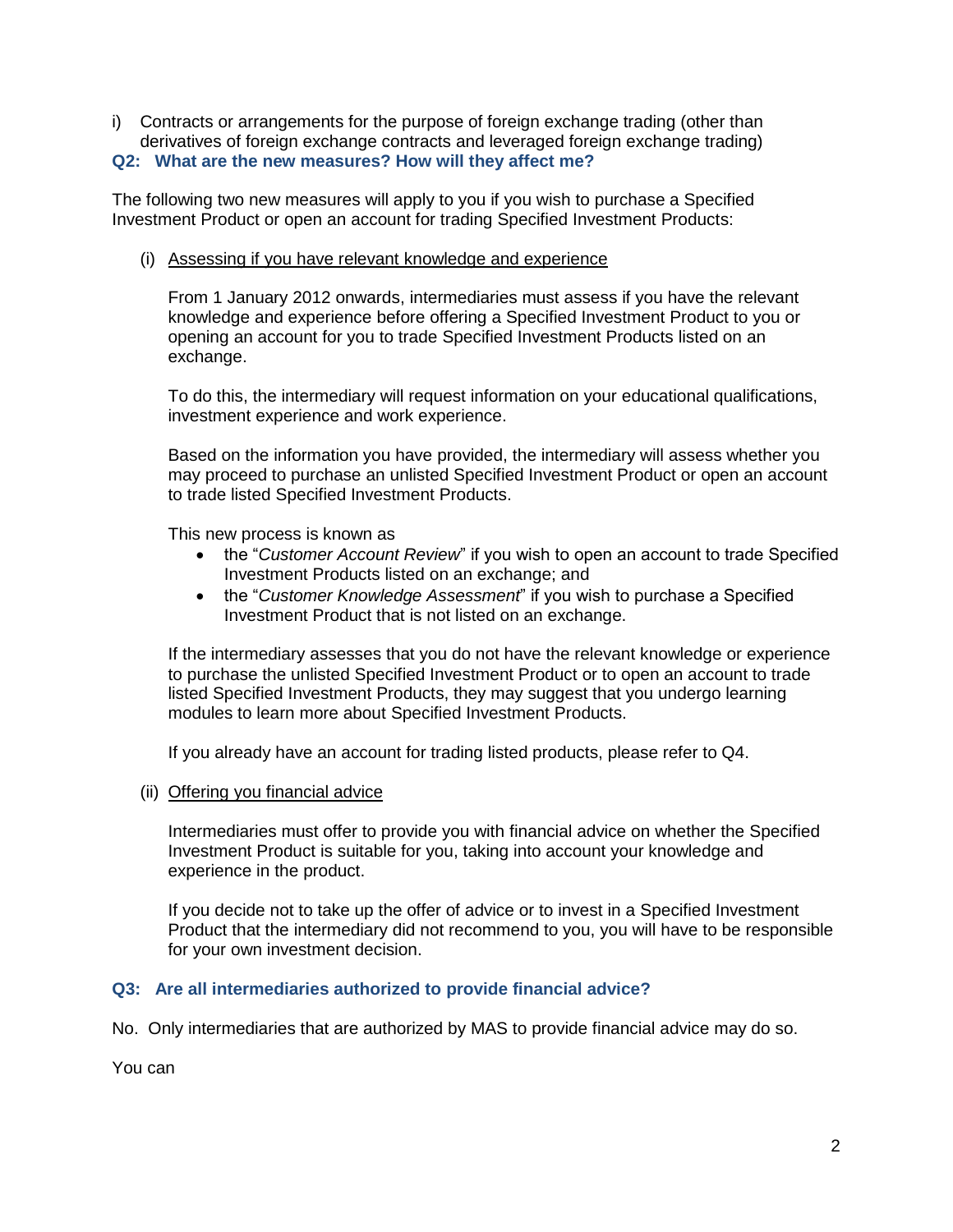- refer to the [Financial Institutions Directory](http://www.mas.gov.sg/fi_directory/index.html) on the MAS website to check if an intermediary has a Financial Advisers' Licence or is an Exempt Financial Adviser, and the regulated activities the intermediary is authorized to conduct;
- ask your representative for his or her representative number, and check the [Register of](http://www.mas.gov.sg/fi_directory/RR_index.html) [Representatives](http://www.mas.gov.sg/fi_directory/RR_index.html) on the MAS website to verify if he or she is authorized to provide financial advice.

## **Q4: What if I already have a trading account with my intermediary and want to trade Specified Investment Products?**

As of 1 January 2012, if you have an existing account and wish to continue trading Specified Investment Products through the account, the intermediary will be required to conduct a Customer Account Review before allowing you to proceed. Your intermediary may therefore contact you before 1 January 2012 to seek information for the Customer Account Review.

#### **Q5: How will the intermediary decide whether I can purchase Specified Investment Products?**

The intermediary will consider whether you have the relevant educational qualifications, work experience or investment experience in that product or similar products. They will also take into account whether you have demonstrated sufficient understanding of the product.

The intermediary is required to inform you of the outcome of the Customer Knowledge Assessment/ Customer Account Review if they assess that you do not possess the relevant knowledge or experience.

#### **Q6: What can I do if I still wish to purchase a product after the intermediary assesses that I may not have the relevant knowledge or experience?**

Consider carefully if you still wish to proceed. Remember that it is your responsibility to ensure that you have a full understanding of the product and that the product is suitable for you.

If you still wish to proceed, you can indicate this to the intermediary.

(i) For Specified Investment Products listed on an exchange

If you do not have a trading account, a member of senior management of the intermediary will

- review the account opening process; and
- decide whether to approve the opening of the account based on whether you understand the implications and consequences of proceeding with opening the trading account.

If the opening of the account is approved, do note that safeguards will be put in place. For example, the intermediary may impose a lower trading limit for your account than what the intermediary would otherwise have imposed on a customer with the same creditworthiness. Such safeguards will apply until the intermediary assesses that you have the relevant knowledge or experience to trade in listed Specified Investment Products. Do note that you can, at any time, request the intermediary for advice on a Specified Investment Product.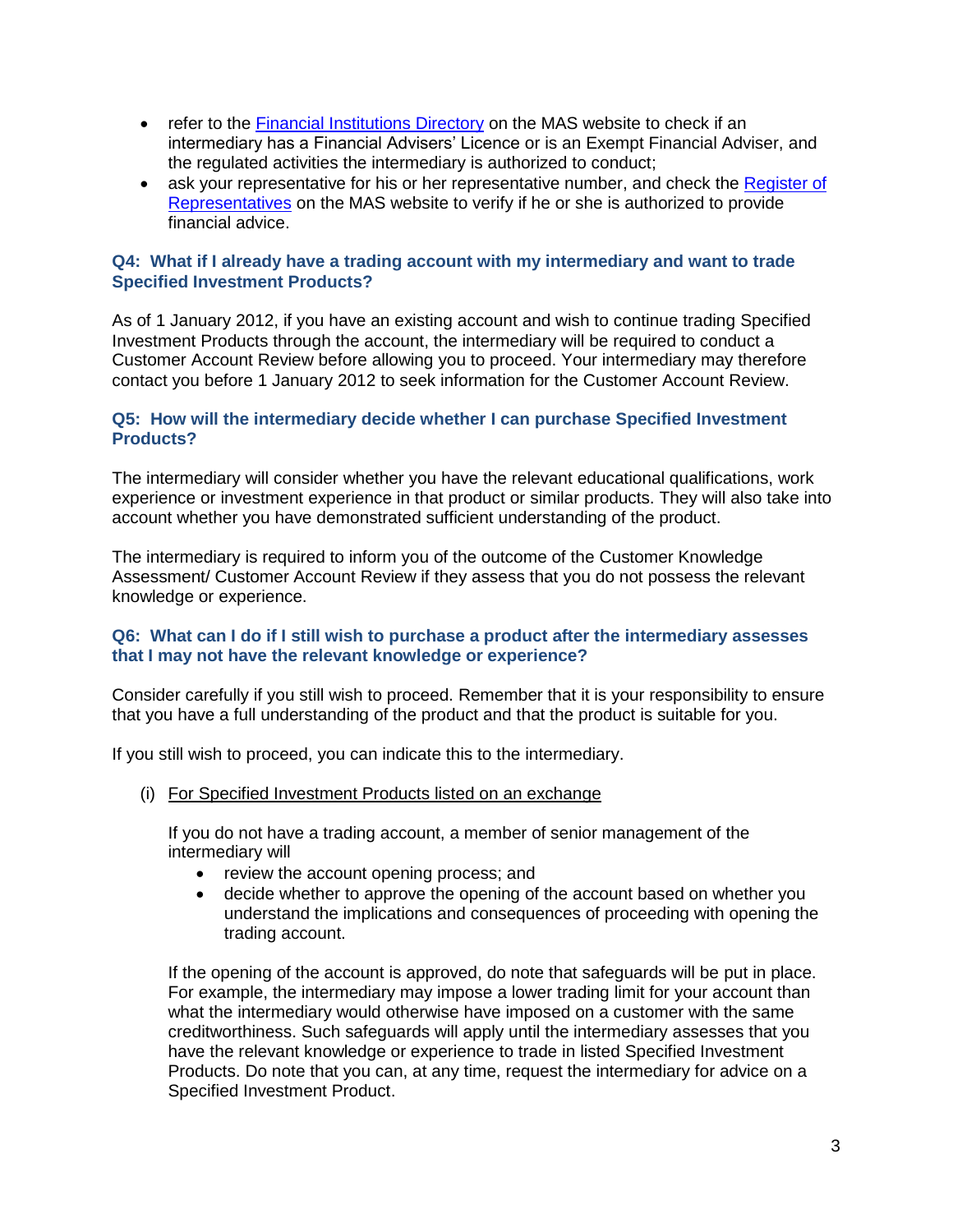### (ii) For Specified Investment Products that are not listed on an exchange

If you still wish to proceed with the purchase, the intermediary must provide advice on whether the product is suitable for you.

If the intermediary assesses that the product is not suitable for you but you still wish to proceed with the purchase, a member of senior management of the intermediary who is not involved in that particular transaction will be required to:

- confirm that the representative has properly informed you of the outcome of the Customer Knowledge Assessment and of the finding that the product is not suitable for you;
- confirm that you still wish to proceed with the transaction;
- confirm that you are aware of the implications and consequences of proceeding with the purchase; and
- satisfy himself of the above before deciding whether to approve the sale.

#### **Q7: If I have already gone through a Customer Account Review or a Customer Knowledge Assessment with an intermediary, must I go through the assessments again if I trade Specified Investment Products through another intermediary?**

Yes. Each intermediary has an obligation to conduct a Customer Account Review or Customer Knowledge Assessment as the case may be. The outcomes of assessments conducted with another intermediary cannot be transferred.

#### **Q8: How often will I need to go through the Customer Account Review / Customer Knowledge Assessment?**

The intermediary is required to conduct the Customer Account Review when you first open a trading account to transact in listed Specified Investment Products with that intermediary. However, for a Specified Investment Product trading account to be valid, you will need to have transacted in Specified Investment Products listed on an exchange through the account at least once in a period of three years. If you do not transact through that particular account for three consecutive years, the intermediary will need to conduct a new Customer Account Review before allowing you to transact through that account.

The intermediary is required to conduct the Customer Knowledge Assessment prior to any sale of an unlisted Specified Investment Product. However, if you are assessed to have knowledge or experience in an unlisted Specified Investment Product, that positive outcome of the Customer Knowledge Assessment is valid for a period of one year from the date of the assessment. The intermediary will not be required to conduct a Customer Knowledge Assessment on you when you buy the same or similar unlisted Specified Investment Products during the one year period. After a year has elapsed from when the Customer Knowledge Assessment was first conducted, the intermediary will need to conduct a new Customer Knowledge Assessment before allowing you to purchase an unlisted Specified Investment Product.